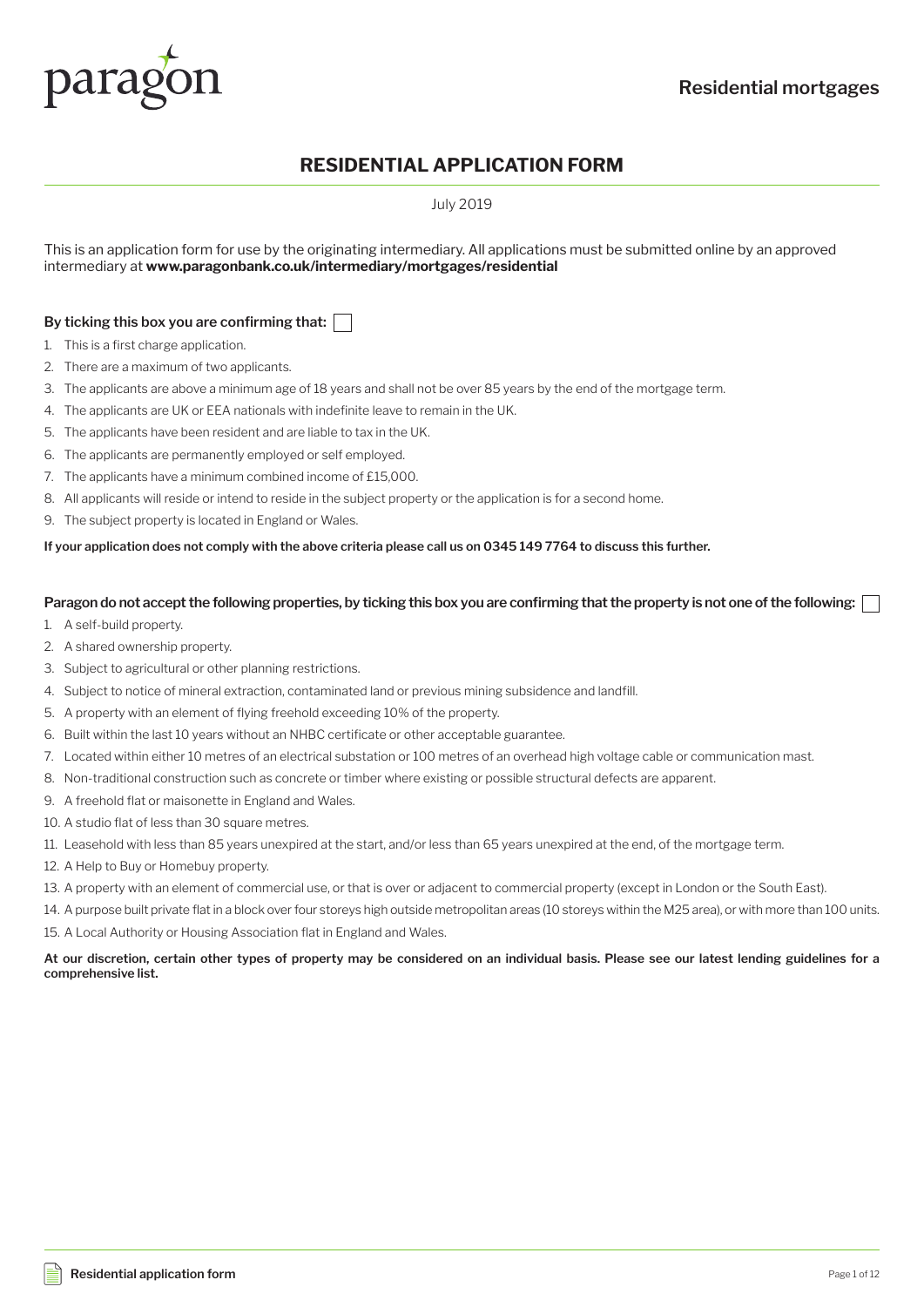## **Application details**

| Number of Applicants   |                              |          |                                  | One |  |             | Two               |       |  |                    |  |              |                    |  |  |
|------------------------|------------------------------|----------|----------------------------------|-----|--|-------------|-------------------|-------|--|--------------------|--|--------------|--------------------|--|--|
|                        | <b>Sales Type</b>            |          |                                  |     |  |             |                   |       |  |                    |  |              |                    |  |  |
|                        | Face to Face                 | Internet | Originating Intermediary<br>Post |     |  | Telephone   |                   | Other |  |                    |  |              |                    |  |  |
|                        |                              |          |                                  |     |  |             |                   |       |  |                    |  |              |                    |  |  |
|                        | <b>Personal details</b>      |          |                                  |     |  |             | <b>APPLICANT1</b> |       |  | <b>APPLICANT 2</b> |  |              |                    |  |  |
| Title                  |                              |          |                                  |     |  |             |                   |       |  |                    |  |              |                    |  |  |
|                        | First name                   |          |                                  |     |  |             |                   |       |  |                    |  |              |                    |  |  |
|                        | Middle name                  |          |                                  |     |  |             |                   |       |  |                    |  |              |                    |  |  |
| Surname                |                              |          |                                  |     |  |             |                   |       |  |                    |  |              |                    |  |  |
|                        | Date of birth                |          |                                  |     |  |             |                   |       |  |                    |  |              |                    |  |  |
|                        | Nationality                  |          |                                  |     |  |             |                   |       |  |                    |  |              |                    |  |  |
|                        | Country of birth             |          |                                  |     |  |             |                   |       |  |                    |  |              |                    |  |  |
|                        | National insurance number    |          |                                  |     |  |             |                   |       |  |                    |  |              |                    |  |  |
|                        | Previous names               |          |                                  |     |  |             |                   |       |  |                    |  |              |                    |  |  |
| Gender                 |                              |          |                                  |     |  |             |                   |       |  |                    |  |              |                    |  |  |
|                        | Marital status               |          |                                  |     |  |             |                   |       |  |                    |  |              |                    |  |  |
|                        | Number of dependants         |          |                                  |     |  |             |                   |       |  |                    |  |              |                    |  |  |
|                        | Age of dependants            |          |                                  |     |  |             |                   |       |  |                    |  |              |                    |  |  |
|                        | Home telephone               |          |                                  |     |  |             |                   |       |  |                    |  |              |                    |  |  |
|                        | Mobile telephone             |          |                                  |     |  |             |                   |       |  |                    |  |              |                    |  |  |
|                        | Email address                |          |                                  |     |  |             |                   |       |  |                    |  |              |                    |  |  |
|                        | First time buyer?            |          |                                  | Yes |  |             | $\rm No$          |       |  | Yes                |  |              | No                 |  |  |
|                        | Considered to be vulnerable? |          |                                  | Yes |  |             | No                |       |  | Yes                |  |              | No                 |  |  |
| <b>Current address</b> |                              |          |                                  |     |  |             |                   |       |  |                    |  |              |                    |  |  |
|                        |                              |          |                                  |     |  |             | <b>APPLICANT1</b> |       |  |                    |  |              | <b>APPLICANT 2</b> |  |  |
| Address                |                              |          |                                  |     |  |             |                   |       |  |                    |  |              |                    |  |  |
|                        |                              | Postcode |                                  |     |  | Postcode    |                   |       |  |                    |  |              |                    |  |  |
| Country of residence   |                              |          |                                  |     |  |             |                   |       |  |                    |  |              |                    |  |  |
| Time at address        |                              |          |                                  |     |  | $\mathbf M$ |                   |       |  |                    |  | $\mathsf{M}$ |                    |  |  |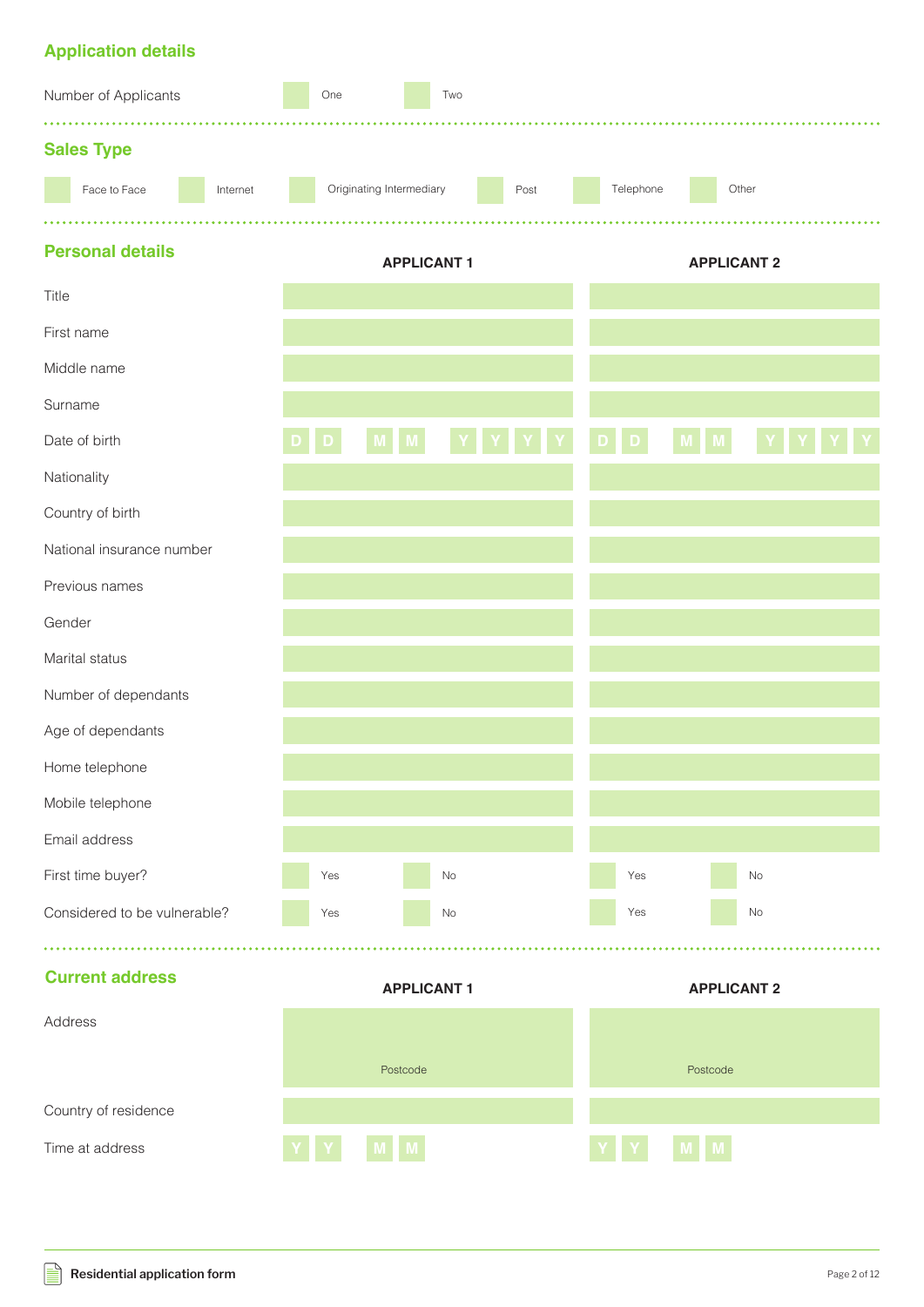| <b>Previous address</b> | <b>APPLICANT 1</b> | <b>APPLICANT 2</b> |
|-------------------------|--------------------|--------------------|
| Address                 |                    |                    |
|                         | Postcode           | Postcode           |
| Country of residence    |                    |                    |
| Time at address         | MM<br>YY           | YY<br>M M          |

## **Employment details**

|                                                            | <b>APPLICANT1</b>    | <b>APPLICANT 2</b> |
|------------------------------------------------------------|----------------------|--------------------|
| Employment status                                          |                      |                    |
| Gross annual salary                                        | ç                    |                    |
| Net annual salary                                          |                      |                    |
| Gross self-employed annual income                          | $\pmb{\mathfrak{L}}$ |                    |
| Net self-employed annual income                            | £                    |                    |
| Gross annual pension income                                |                      |                    |
| Net annual pension income                                  |                      | £                  |
|                                                            |                      |                    |
| Gross other annual income                                  |                      |                    |
|                                                            |                      |                    |
| Source                                                     |                      |                    |
|                                                            |                      |                    |
|                                                            |                      |                    |
|                                                            |                      |                    |
|                                                            |                      |                    |
|                                                            |                      |                    |
| Net other annual income                                    |                      |                    |
|                                                            |                      |                    |
| Are there any anticipated future<br>changes to your income | $\rm No$<br>Yes      | Yes<br>$\rm No$    |
| If yes please provide further details                      |                      |                    |
|                                                            |                      |                    |
|                                                            |                      |                    |
|                                                            |                      |                    |
|                                                            |                      |                    |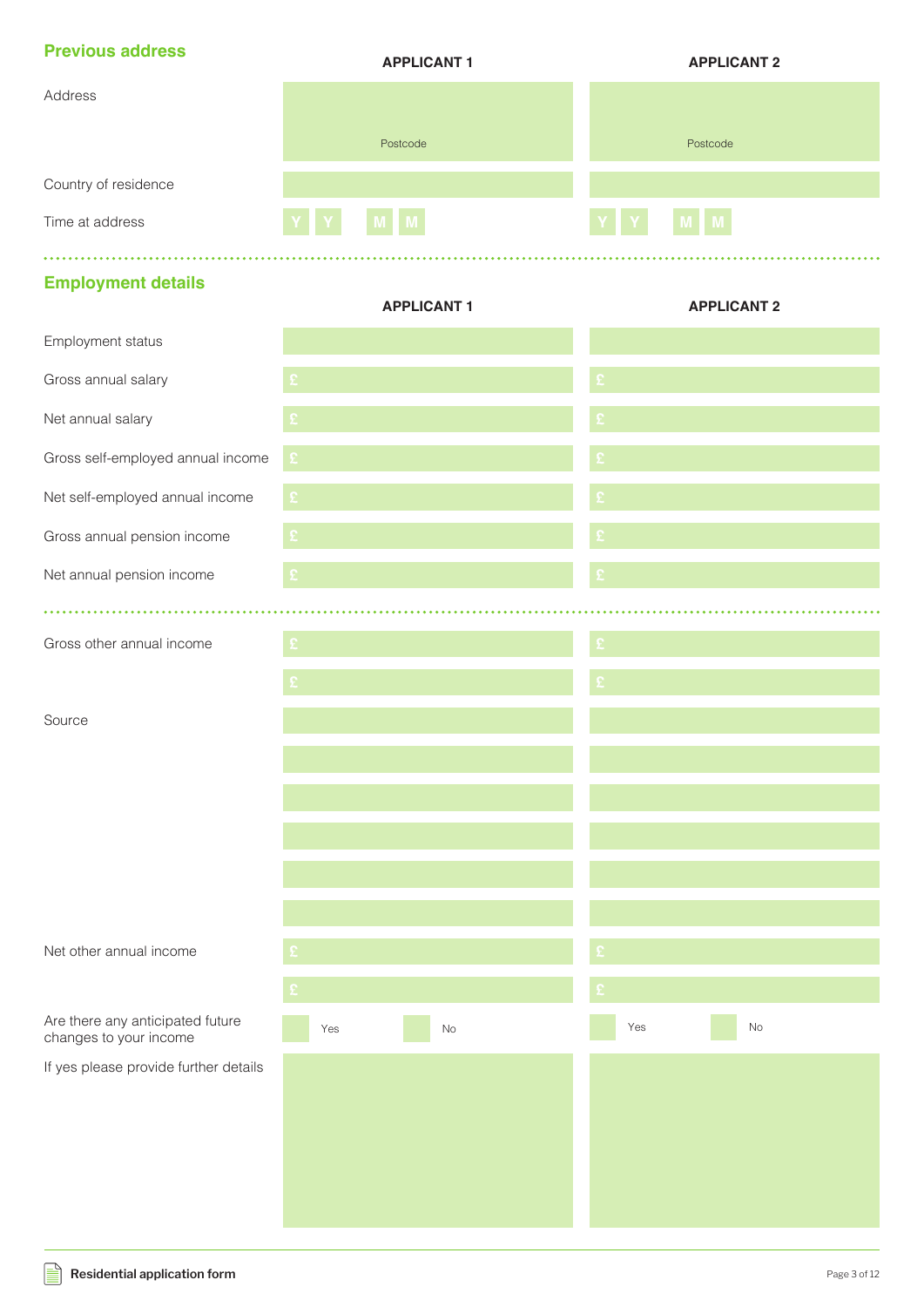### **Employment details continued...**

| Salary frequency           |  |
|----------------------------|--|
| Salary date                |  |
| Intended age of retirement |  |
|                            |  |

### **Property details**

| $\overline{\phantom{a}}$           |     |          |          |  |
|------------------------------------|-----|----------|----------|--|
| Address                            |     |          |          |  |
|                                    |     |          | Postcode |  |
| Estimated value                    |     |          |          |  |
| Property built in last 12 months   | Yes | $\rm No$ |          |  |
| Construction type                  |     |          |          |  |
| Tenure                             |     |          |          |  |
| Purchased from Council             | Yes | No       |          |  |
| Other occupants over the age of 17 |     |          |          |  |
|                                    |     |          |          |  |
|                                    |     |          |          |  |
|                                    |     |          |          |  |

### **Mortgage details**

| Loan required                                |     |           |
|----------------------------------------------|-----|-----------|
| Repayment method                             |     |           |
| If interest only, exit strategy              |     |           |
| Term (years)                                 |     |           |
| Is this a second home                        | Yes | <b>No</b> |
| Purchase/Remortgage                          |     |           |
| If raising additional funds,<br>state amount |     |           |
| Reason for additional funds                  |     |           |
| Is there an existing<br>mortgage balance     | Yes | No        |
| Current balance                              |     |           |

 $\mathbb{R}$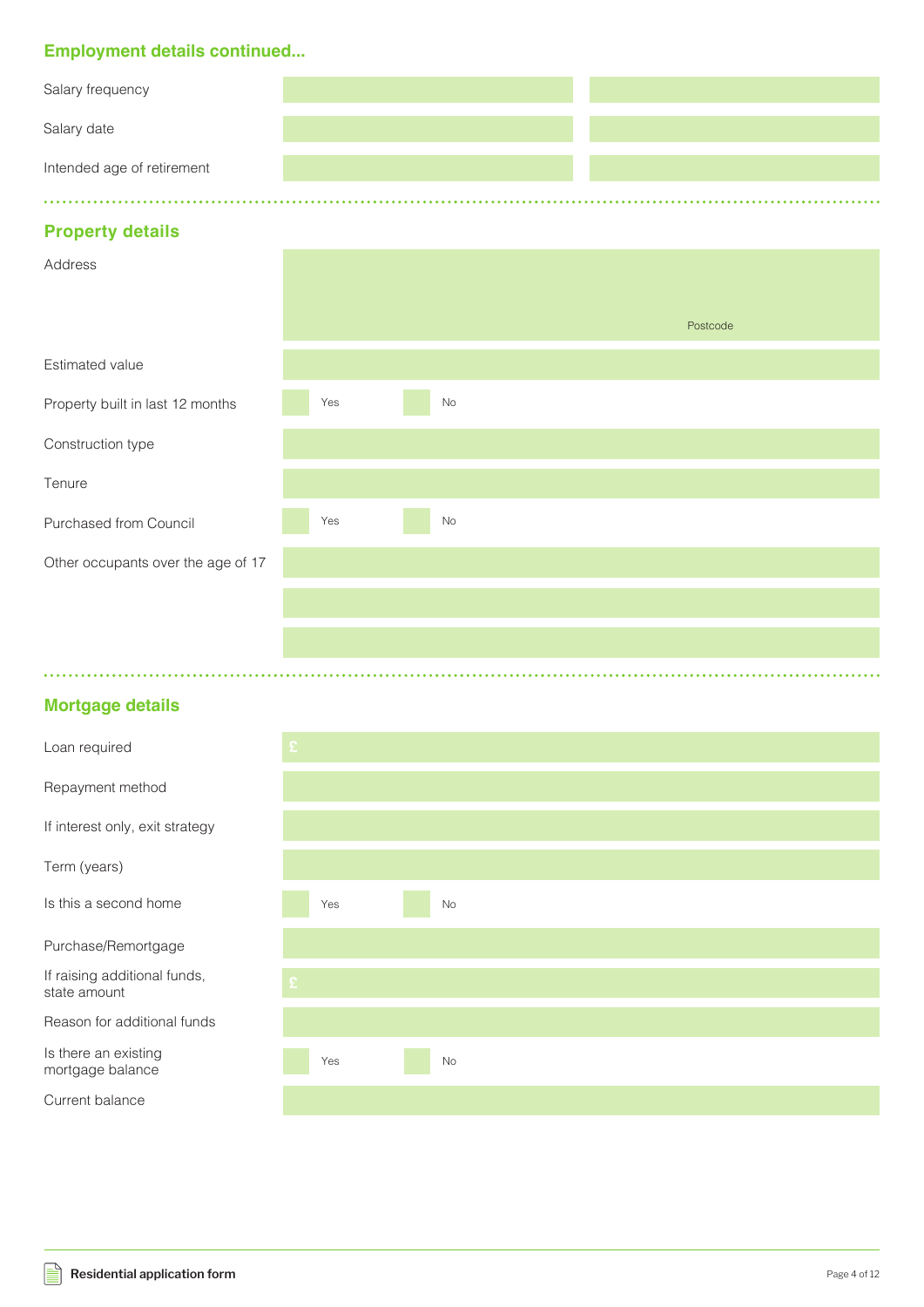### **Expenditure**

| <b>Buildings insurance</b>          | £                    |
|-------------------------------------|----------------------|
| <b>Basic recreation</b>             |                      |
| Childcare                           | £                    |
| Essential clothing and hairdressing | $\pmb{\mathfrak{L}}$ |
| Council tax                         | $\pmb{\mathfrak{L}}$ |
| Energy                              | £                    |
| <b>Essential travel</b>             | £                    |
| General groceries                   | £                    |
| Ground rent and leasehold costs     | £                    |
| Household goods                     | £                    |
| Investment / repayment strategy     | £                    |
| Non-essential clothing              | £                    |
| Non-essential travel                | £                    |
| Private school fees                 | £                    |
| Telephone and internet              | £                    |
| Water                               | £                    |
| Other                               |                      |
|                                     |                      |
|                                     |                      |
|                                     |                      |
|                                     |                      |
|                                     |                      |
|                                     |                      |
|                                     |                      |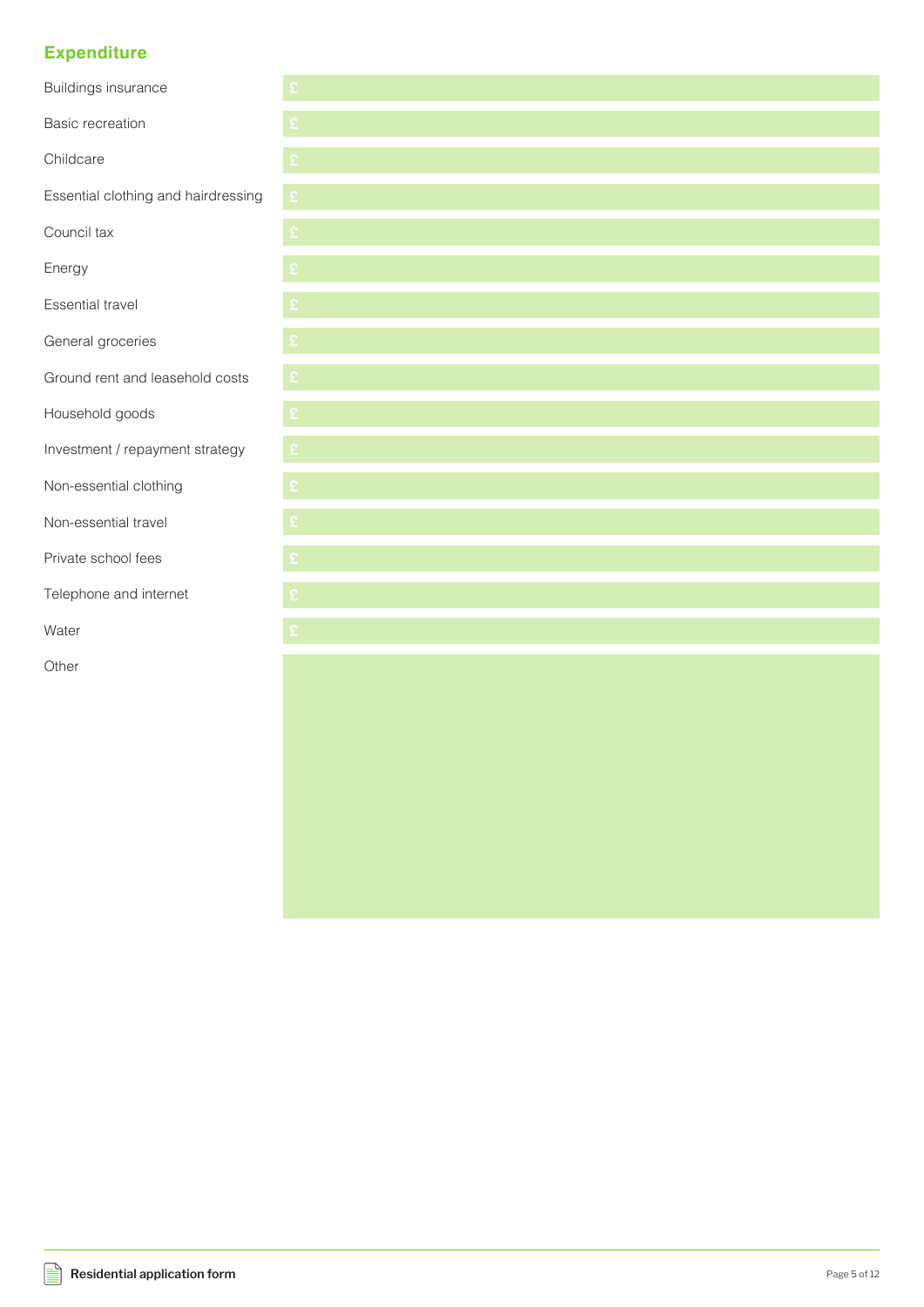### **Obligations**

Should you require additional space, please copy this page and attach to the application



. . . . . . . . . . .





 $222222$ 











#### **Residential application form Page 6 of 12**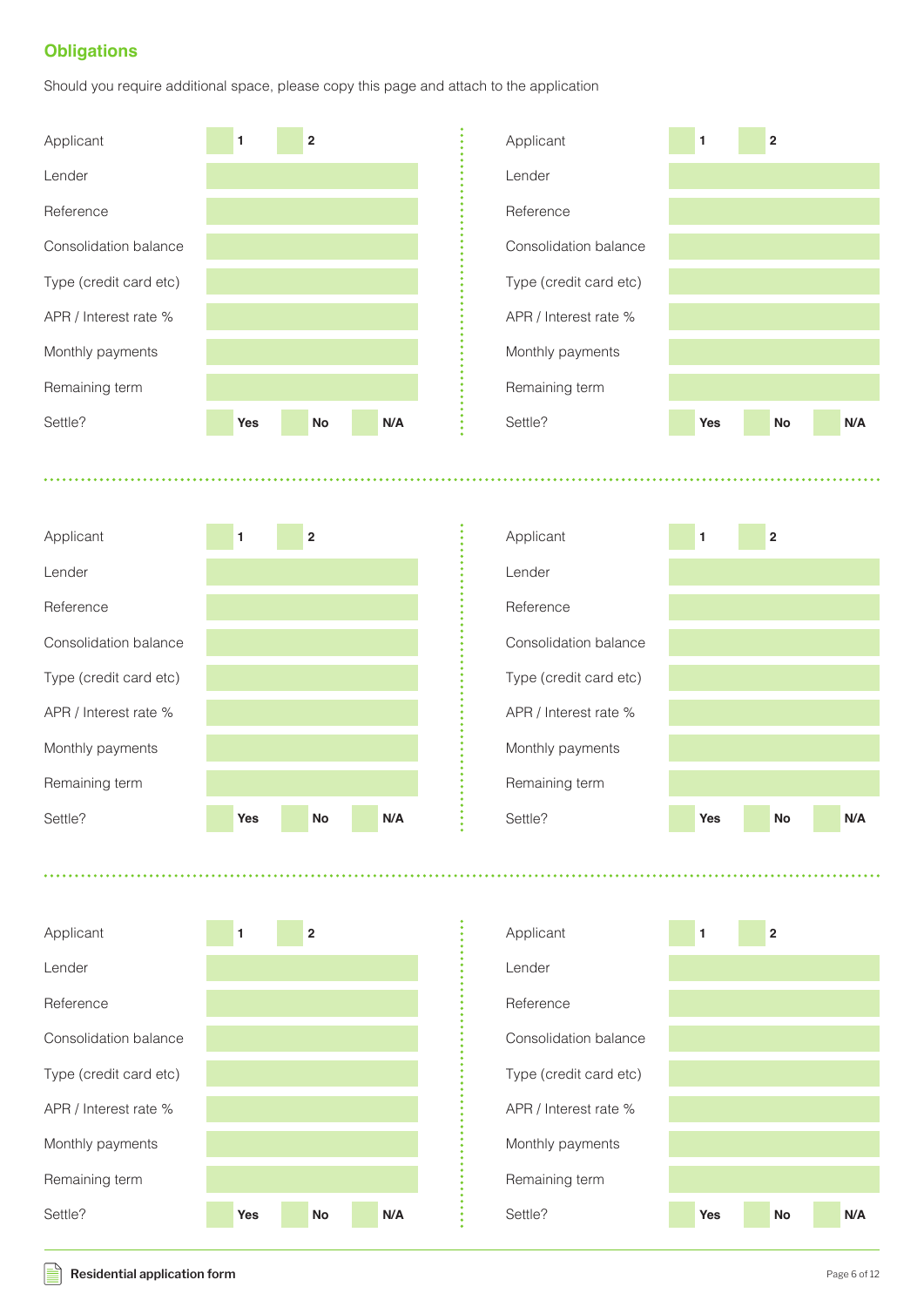## **Employer / Business details**

|                                                   | <b>APPLICANT1</b> | <b>APPLICANT 2</b>                  |
|---------------------------------------------------|-------------------|-------------------------------------|
| Employment status<br>(eg. employed/self employed) |                   |                                     |
| Employer name/Business name                       |                   |                                     |
| Address                                           |                   |                                     |
|                                                   | Postcode          | Postcode                            |
| Employer department                               |                   |                                     |
| Occupation                                        |                   |                                     |
| Work telephone                                    |                   |                                     |
| Work extension                                    |                   |                                     |
| Time in employment/how long<br>self employed      | MM                | M M<br>$\mathbf{Y}$<br>$\mathbf{Y}$ |
| Are you a shareholder in<br>the company?          |                   |                                     |
|                                                   |                   |                                     |

## **If self employed, account details**

|               | <b>APPLICANT1</b> | <b>APPLICANT 2</b> |
|---------------|-------------------|--------------------|
| Firm name     |                   |                    |
| Address       |                   |                    |
|               | Postcode          | Postcode           |
| Acting person |                   |                    |
| Qualification |                   |                    |
| Telephone     |                   |                    |
| Email         |                   |                    |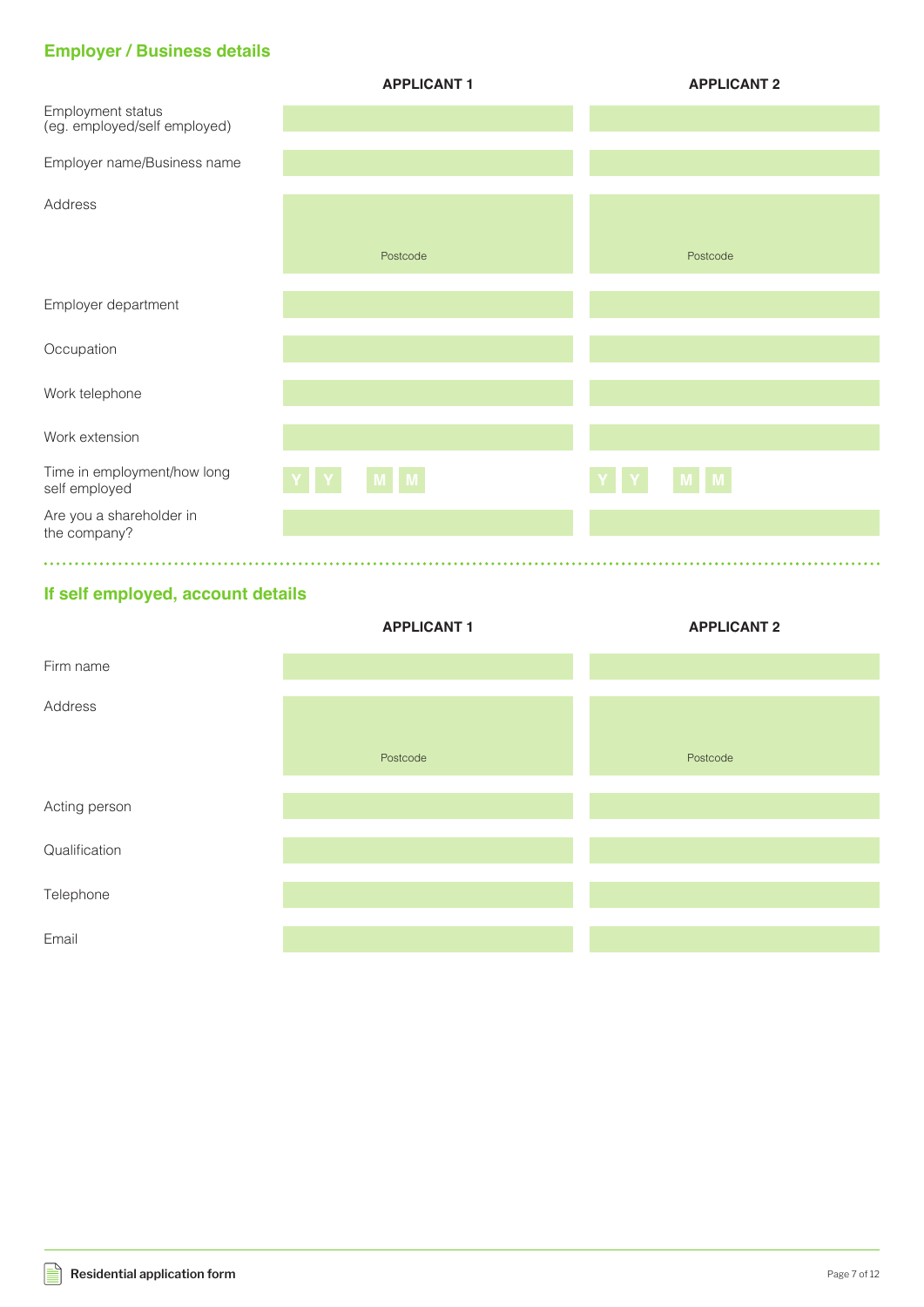### **Vendor / Access details**

| Vendor name                                                 |     |    |          |
|-------------------------------------------------------------|-----|----|----------|
| Address                                                     |     |    |          |
|                                                             |     |    |          |
|                                                             |     |    | Postcode |
| Telephone                                                   |     |    |          |
|                                                             |     |    |          |
| Should we contact the vendor for<br>access to the property? | Yes | No |          |

#### **If none, please supply estate agents details**

| Name      |          |
|-----------|----------|
| Address   |          |
|           |          |
|           | Postcode |
| Telephone |          |

### **Solicitor details**

| Firm name             |  |          |  |
|-----------------------|--|----------|--|
| Name of person acting |  |          |  |
| Solicitor address     |  |          |  |
|                       |  | Postcode |  |
| Telephone             |  |          |  |
| Email address         |  |          |  |
|                       |  |          |  |
| <b>Bank details</b>   |  |          |  |
| Sort code             |  |          |  |
| Account number        |  |          |  |
| Bank account name     |  |          |  |
| Bank name             |  |          |  |
| Bank branch           |  |          |  |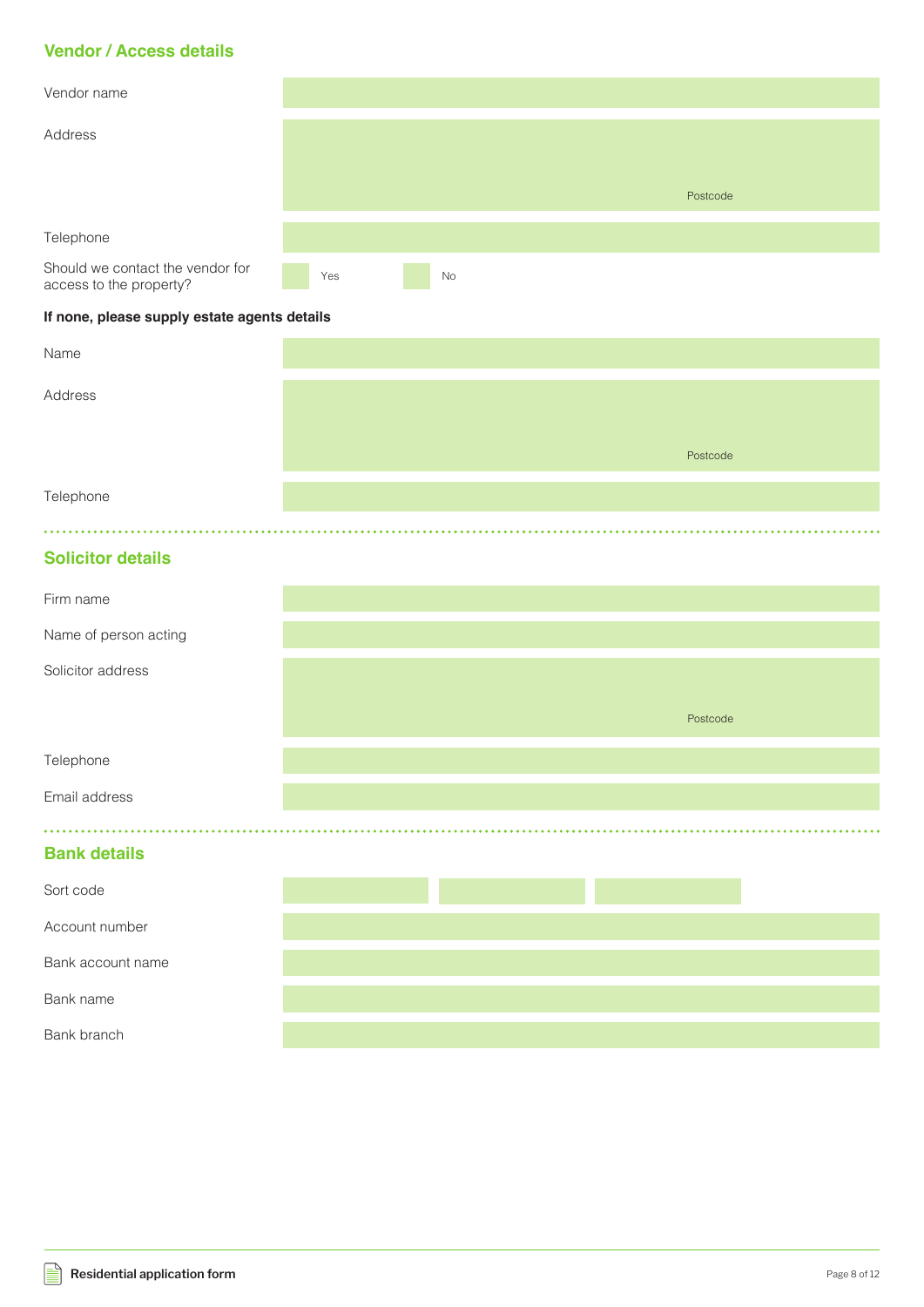### **Additional information**

As a responsible lender, when you apply for a mortgage/insurance we have to assess all material facts before an offer is issued. It is your responsibility to disclose any material facts that could influence our decision. The following questions we consider to be material and must be answered on behalf of all applicants before we can assess your application.

| 1. | Have you ever been convicted of any offence (other than driving offences?)                                                                                                                                       | Yes | <b>No</b> |
|----|------------------------------------------------------------------------------------------------------------------------------------------------------------------------------------------------------------------|-----|-----------|
| 2. | Are you aware of any future changes to your income or expenditure that would affect your ability to<br>repay the mortgage?                                                                                       | Yes | <b>No</b> |
| 3. | Have you ever incurred mortgage or unsecured credit arrears, been declared bankrupt, entered into<br>arrangement with creditors or been part to a mortgage where the property has been taken<br>into possession? | Yes | No        |
| 4. | Have you ever been declared bankrupt whilst being a director of a company that went into liquidation,<br>receivership or administration or been disqualified from being a director of a company?                 | Yes | <b>No</b> |
| 5. | Have you ever had a County Court Judgement or any other court order made against you?                                                                                                                            | Yes | <b>No</b> |
| 6. | Have you been refused a mortgage in the last 12 months?                                                                                                                                                          | Yes | <b>No</b> |

### **Fee payment**

The application will not be submitted in full until the application and valuation fees have been paid. A card payment can be made for these online, and if the customer's card is being used for this payment, you must have their full permission. Details of these fees can be found in our Tariff of mortgage charges at **www.paragonbank.co.uk/intermediary/documents**.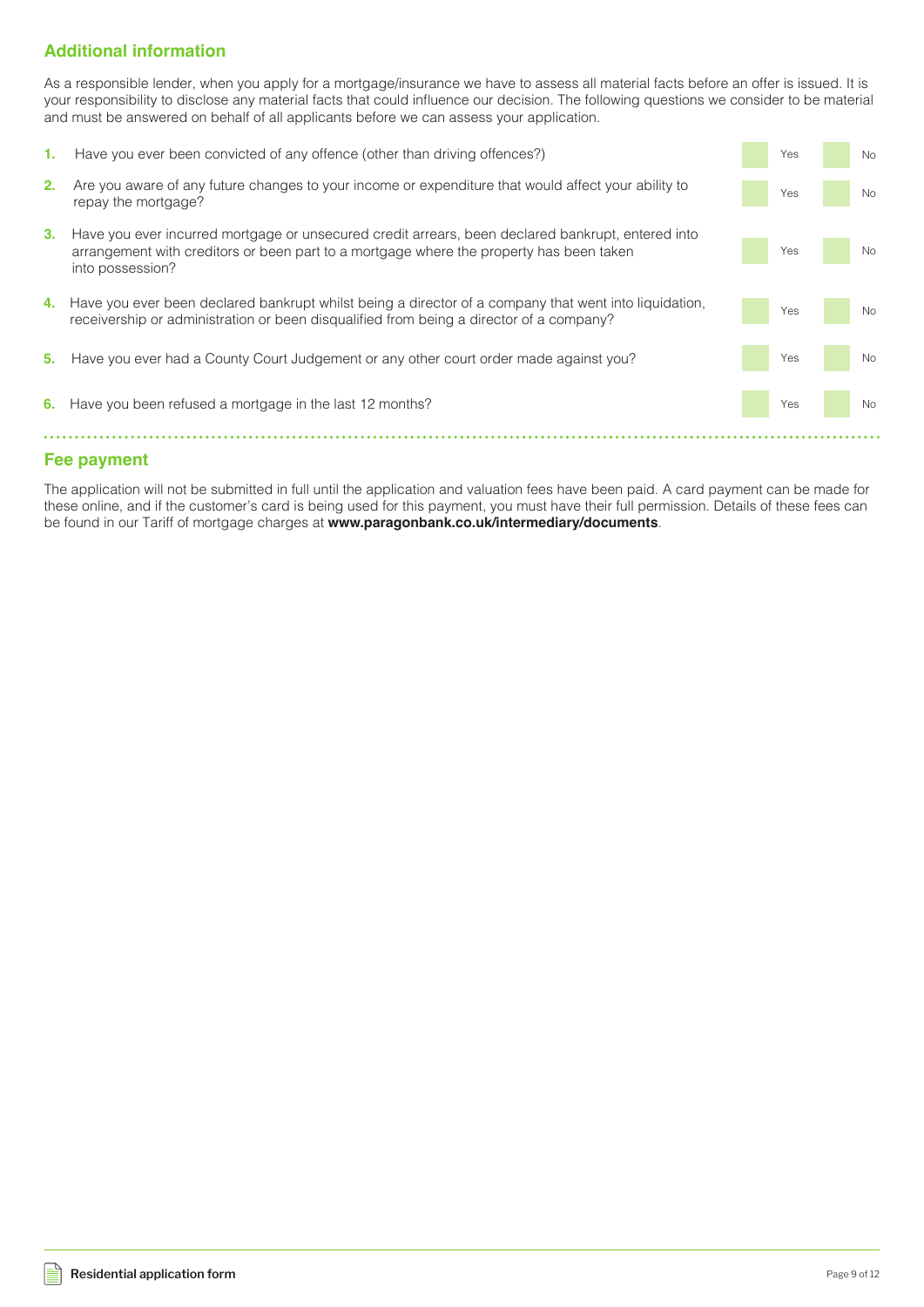#### **Declaration**

#### **This is our standard agreement upon which we intend to rely. For your own benefit and protection, you should read these terms carefully before proceeding. If you do not understand any point please ask for further information. By signing below, I confirm that:**

- a) I am the/an applicant and give the acknowledgments and consents set out below on my own account;
- b) the information given, whether on the application form or otherwise, is true, accurate, complete and not misleading and that I will notify you promptly of any changes that may occur before the mortgage is completed;
- c) I have never been refused a mortgage by any other lender;
- d) I have never been in arrears with any credit agreement;
- e) I have never had a judgement for debt registered against me or been declared bankrupt / sequestrated or failed to maintain payments under any mortgage or other credit agreement;
- f) you may make all enquiries you feel appropriate (including with HM Revenue & Customs under the HMRC Verification Scheme to confirm the income information and documents I have provided are true and genuine, any Credit Reference Agency or any past/present employer, accountant, lender or bank) for deciding whether to proceed with this application and that you consider necessary for confirmation, credit assessment and account management;
- g) if identity and/or immigration papers are provided I give permission for you to check my status with the Home Office. I also confirm that in compliance with the 2016 Immigration Act, I give you permission to check my details against the Home Office database;
- h) I am aware that it is a criminal offence to knowingly provide false information to obtain a mortgage and that it may make me liable for criminal prosecution;
- i) I irrevocably waive any confidentiality or privilege in respect of this application, and the mortgage transaction as a whole, and confirm that any solicitor/licensed conveyancer or other party acting for me is authorised to disclose to you, at any time (whether prior to, or after completion of, the mortgage), any information or documentation you request or which ought reasonably to be considered relevant or which might reasonably influence your decision to lend, including the entirety of the solicitor's/licensed conveyancer's file(s) (regardless of whether there is a joint file or a separate file for me and you), financial records and ledger card;
- j) if you provide me with a copy of, or extract from, your valuation report you make no representation or warranty (express or implied) nor accept any liability or responsibility in respect of its contents;
- k) any payments in respect of the mortgage are made for, and on behalf of, all parties to it;
- l) you may record or monitor any telephone or email communication with me for training purposes or client protection;
- m) you may decline this application without stating a reason;
- n) any additional security insurance arrangements are for your benefit only and I have no right or claim in relation to them;
- o) I am aware that to forge a signature may make me liable for criminal prosecution;
- p) I am aware of and consent to the Securitisation and Your data our promise provisions below.

#### **Securitisation**

I confirm that you may securitise any mortgage that I may have with you. I understand that securitisation typically involves you transferring all or some of the rights and duties that go with the mortgage to an investor who normally asks you to carry on administering them as though your own. So that, for example, following securitisation you would normally continue to collect payments and should I experience any difficulties in making payments, or have any queries, I should contact you.

#### **Your data – our promise**

Paragon knows that your personal data belongs to you and not us. That's why when you, or a third party, share your personal data with us we make sure that we keep it private and safe.

We use your personal data to decide whether you're eligible for a Paragon product, to administer your account and for a variety of other reasons but sometimes it may lead to us refusing to provide, or continue to provide, you with a product or service.

We also share your information with a number of third parties. Your information may be transferred to and stored in locations outside the UK and European Economic Area (EEA), including countries that may not have the same level of protection for personal information. When we do this, we'll ensure it has an appropriate level of protection and that the transfer is lawful. We may need to transfer your information in this way to carry out our contract with you, to fulfil a legal obligation, to protect the public interest and/or for our legitimate interests.

To ensure that your personal data does receive an adequate level of protection we may put in place approved standard contractual clauses which constitute appropriate measures to ensure that your personal data is treated by those third parties in a way that is consistent with and which respects the EU and UK laws on data protection.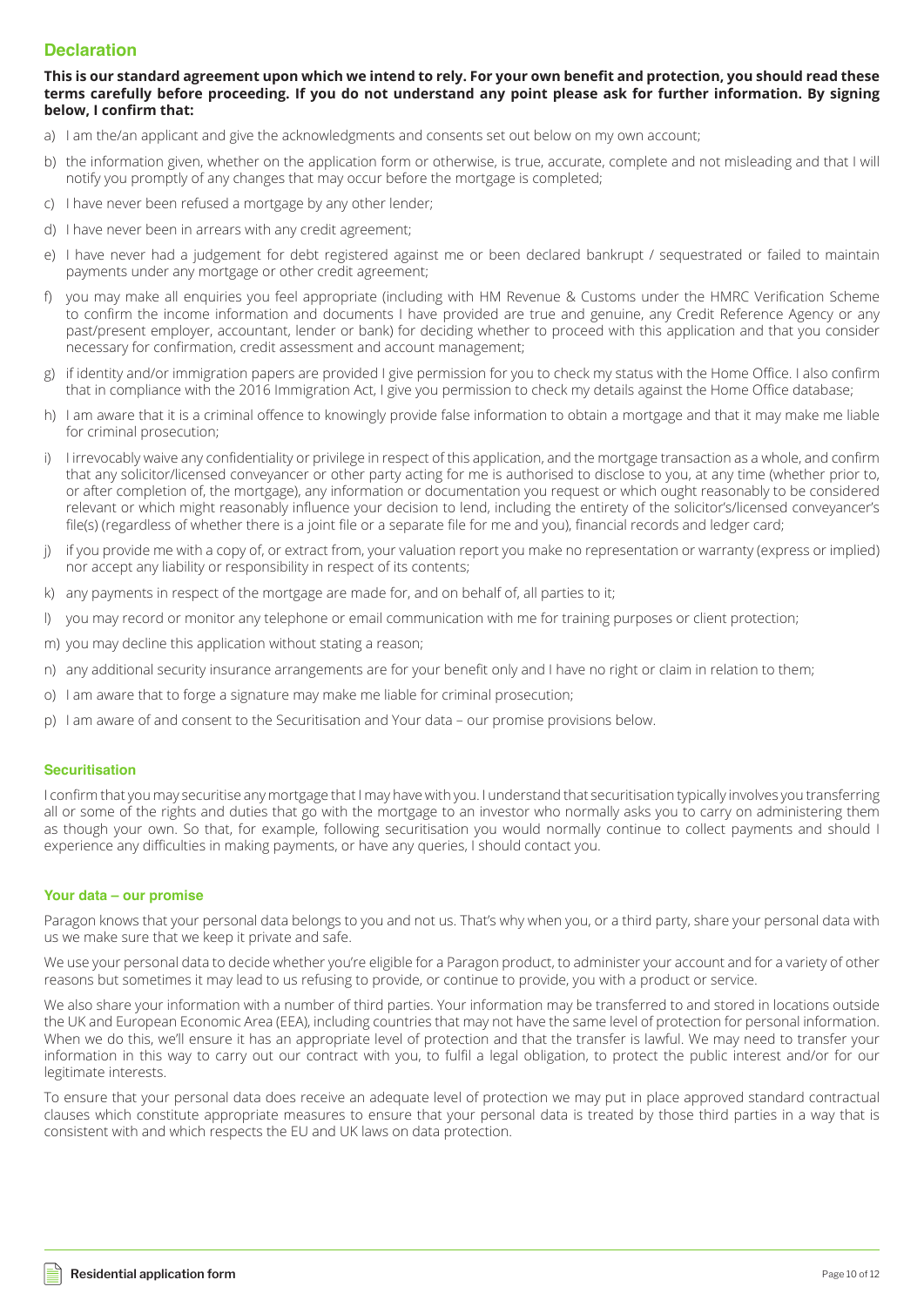You have the right to know how we, and the fraud prevention agencies will use your information. The personal information we collect from you will be shared with fraud prevention agencies who will use it to prevent fraud and money laundering and to verify your identity. If fraud is detected, you could be refused certain services, finance or employment. Your information will also be shared with credit reference agencies (CRAs) to carry out credit checks and record details of your repayment history. The CRA's have drafted a notice called 'Credit Reference Agency Information Notice' (CRAIN) which sets out how your data will be processed by TransUnion (formerly Callcredit), Equifax and Experian.

In considering your application, we will search your personal record at one or more Credit Reference Agencies. They will add to your records details of our search and your application and this will be seen by other organisations that make searches. Information held about you by the Credit Reference Agencies may already be linked to records relating to one or more of your partners. For the purposes of this application, you may be treated as financially linked and your application will be assessed with reference to any "associated" records.

If you are a joint applicant or if you have told us of some other financial association with another person you must be sure that you are entitled to:

- disclose information about your joint applicant and anyone referred to by you
- authorise us to search, link or record information at Credit Reference Agencies about you and anyone referred to by you

An "association" between joint applicants and between you and anyone you tell us is your financial partner will be created at Credit Reference Agencies. This will link your financial records, each of which will be taken into account in all future applications by either or both of you. This will continue until one of you successfully files a disassociation at the Credit Reference Agencies.

We will also add to your personal record with one or more of the Credit Reference Agencies, details of your agreement with us, the payments you make under it, any default or failure to keep to its terms and any change of address you fail to tell us about where a payment is overdue. These records will be shared with other organisations and used by us and them to trace debtors, recover debt and to manage your accounts or insurance policies.

We may also make periodic searches at Credit Reference Agencies and Fraud Prevention Agencies to manage your account with us.

Information on applications will be sent to Credit Reference Agencies and will be recorded by them, including information on your business and its proprietors and Credit Reference Agencies may create a record of the name and address of your business and its proprietors if there is not one already. Please go to **www.equifax.co.uk/crain.html**, **www.transunion.co.uk/crain** or **www.experian.co.uk/crain/index.html** to read the notice in full.

Further details of how your information will be used by us, the CRA's, fraud prevention agencies, and your data protection rights, can be found on **www.paragonbank.co.uk/data-protection**, by calling **0800 375 720** or by contacting us.

We may also use the information we hold about you to inform you of products and services which are similar to the ones you currently hold with us which we believe will be of interest to you, and for statistical and analytical purposes.

Further details of how your information will be used by us, the CRA's, fraud prevention agencies, and your data protection rights, can be found on **www.paragonbank.co.uk/data-protection** or by contacting us.

We will only keep your personal data for as long as we need it and you have a right to ask for a copy of the personal data we hold about you.

If the personal data we hold is incorrect you have a right to ask for it to be corrected and, if you believe that we no longer have a reason to keep your personal data, you have a right to ask for it to be deleted.

For lots more information on what we do with your personal data, why we do it and what rights you have over that data, including how to make a complaint to the ICO, visit **www.paragonbank.co.uk/data-protection** or contact us.

**We accept no responsibility for any representations made by any employee or agent of ours or any other person unless these are incorporated in the offer or are subsequently confirmed by us in writing.**

| Signed | Print name | Date |
|--------|------------|------|
| Signed | Print name | Date |